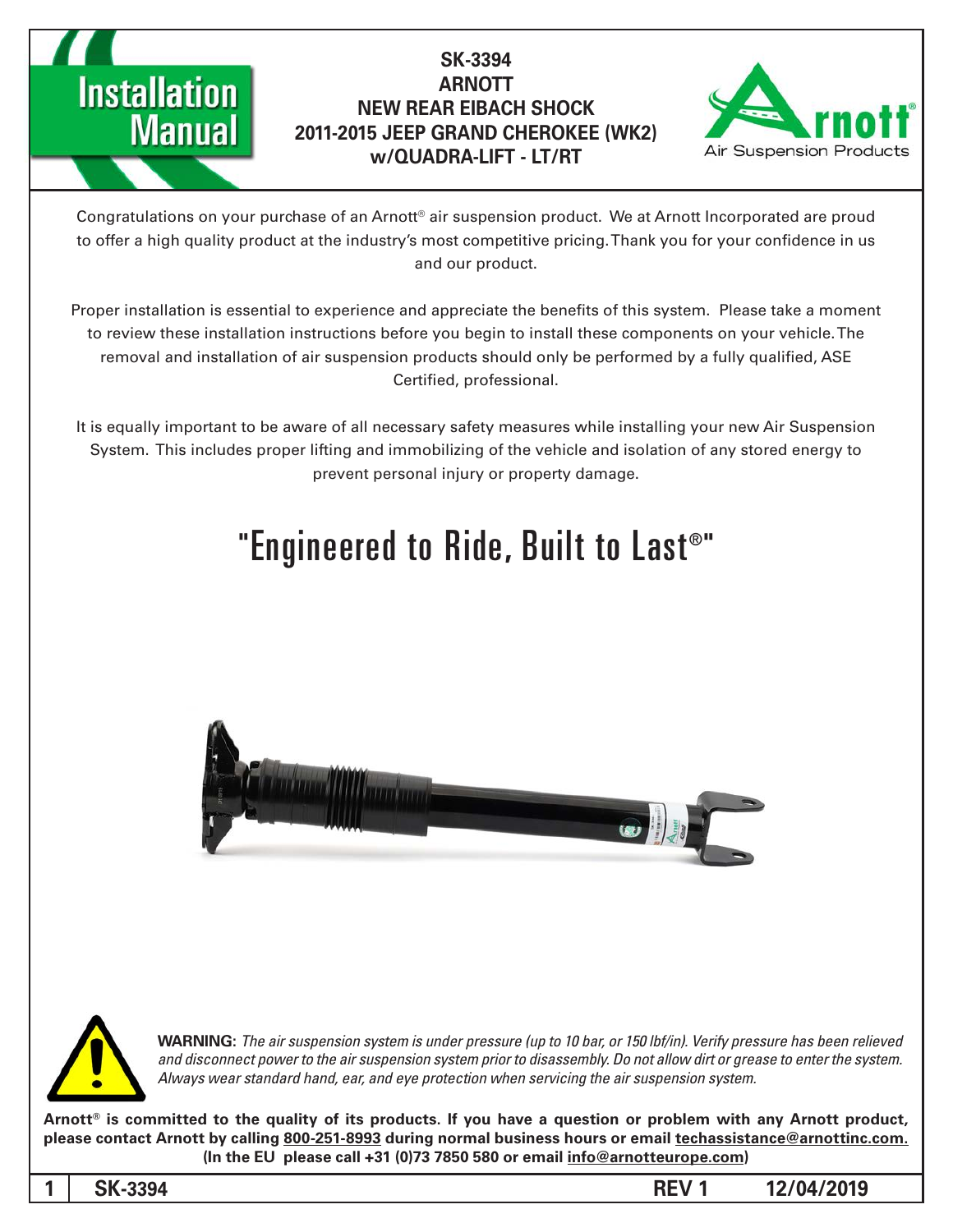# **Installation Manual**

### **SK-3394 ARNOTT NEW REAR EIBACH SHOCK 2011-2015 JEEP GRAND CHEROKEE (WK2) w/QUADRA-LIFT - LT/RT**



### **GENERAL INFORMATION:**

Reading this manual signifies your agreement to the terms of the general release, waiver of liability, and hold harmless agreement, the full text of which is available at www.arnottinc.com.

- Not to be stored below  $5^{\circ}$ F (-15 $^{\circ}$ C) or above 122 $^{\circ}$ F (50 $^{\circ}$ C).
- Avoid damage to air lines and cables.
- Removal and installation is only to be performed by fully qualified personnel.
- Use car manufacturer's diagnostic software.

**CAUTION:** Damage to the vehicle and air suspension system can be incurred if work is carried out in a manner other than specified *in the instructions or in a different sequence.* 



 *to how on manual s'owner your consult components electric with working while circuits short of possibility the avoid To* disconnect your battery.



*Consult your vehicle owner's manual, service manual, or car dealer for the correct jacking points on your vehicle and for* additional care, safety and maintenance instructions. Under no circumstances should any work be completed underneath the vehicle if it is not adequately supported, as serious injuries and death can occur.

THIS VEHICLE CONTAINS A "CLOSED AIR SUPPLY SYSTEM". REPLACEMENT OF COMPONENTS REQUIRES PROPER ADHERENCE TO PROCEDURES SET FORTH WITHIN OE SERVICING LITERATURE. FAILURE TO COMPLY WITH THE OE PRESCRIBED PROCEDURES CAN RESULT IN COMPONENT DAMAGE AND/OR FAILURE. **:NOTE**

#### **REAR SHOCK REMOVAL**

- 1. DISABLE AIR SUSPENSION AND USE MANUFACTURER SPEC TO DISCHARGE APPLICABLE AIR SPRING ON THE SIDE OF THE SHOCK YOU WILL BE REPLACING.
- 2. RAISE VEHICLE.
- 3. REMOVE APPLICABLE REAR WHEEL AND WHEEL WELL LINER. (FIGURE 1)



**FIGURE 1**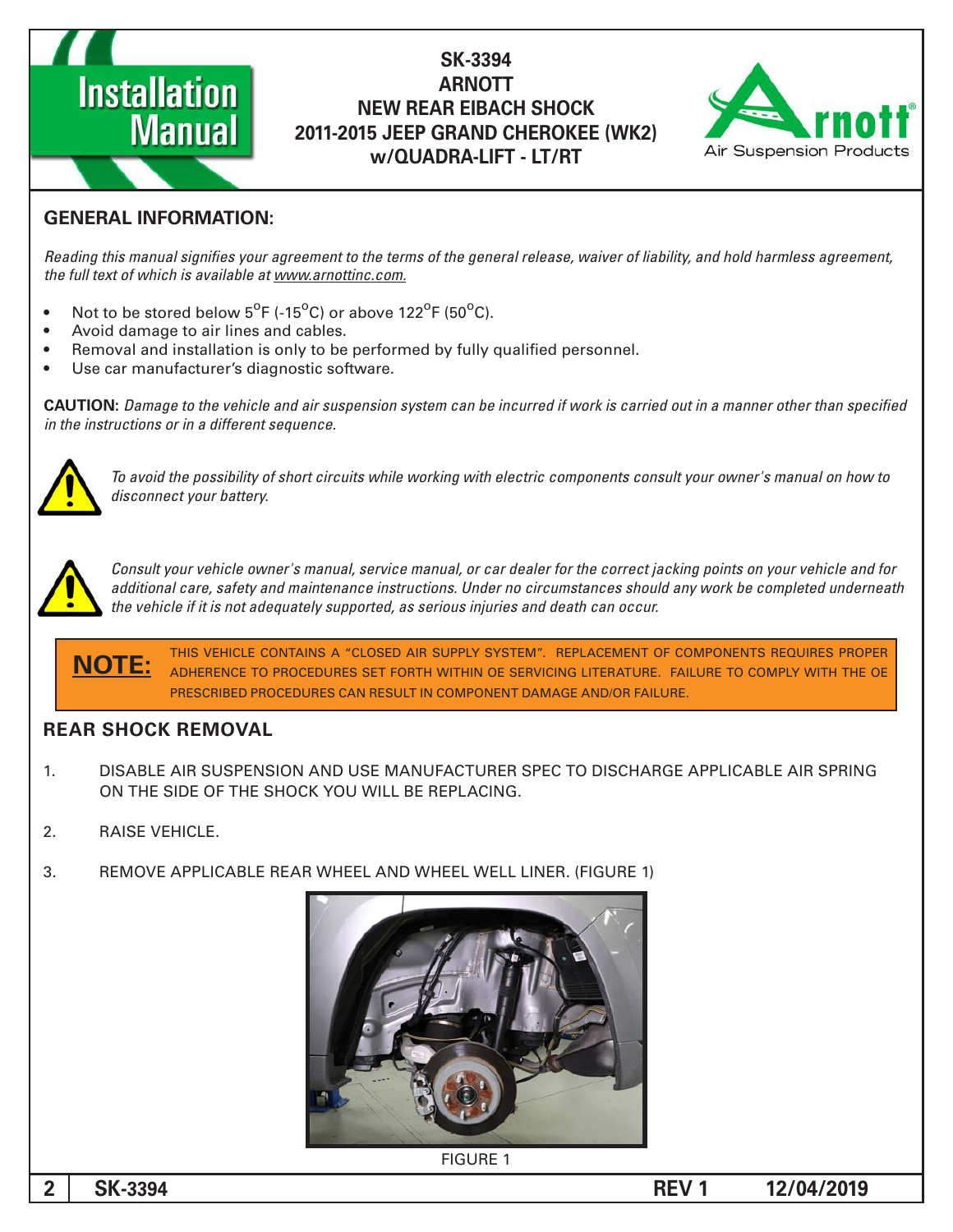### **Installation Manual**

**SK-3394 ARNOTT NEW REAR EIBACH SHOCK 2011-2015 JEEP GRAND CHEROKEE (WK2) w/QUADRA-LIFT - LT/RT** 



4. REMOVE TWO (2) UPPER SHOCK BOLTS. (FIGURES 2, 3)



FIGURE 2 FIGURE 3

5. REMOVE LOWER SHOCK BOLT. (FIGURES 4, 5)







FIGURE 4 FIGURE 5

6. REMOVE OLD SHOCK FROM VEHICLE. (FIGURE 6)



**FIGURE 6**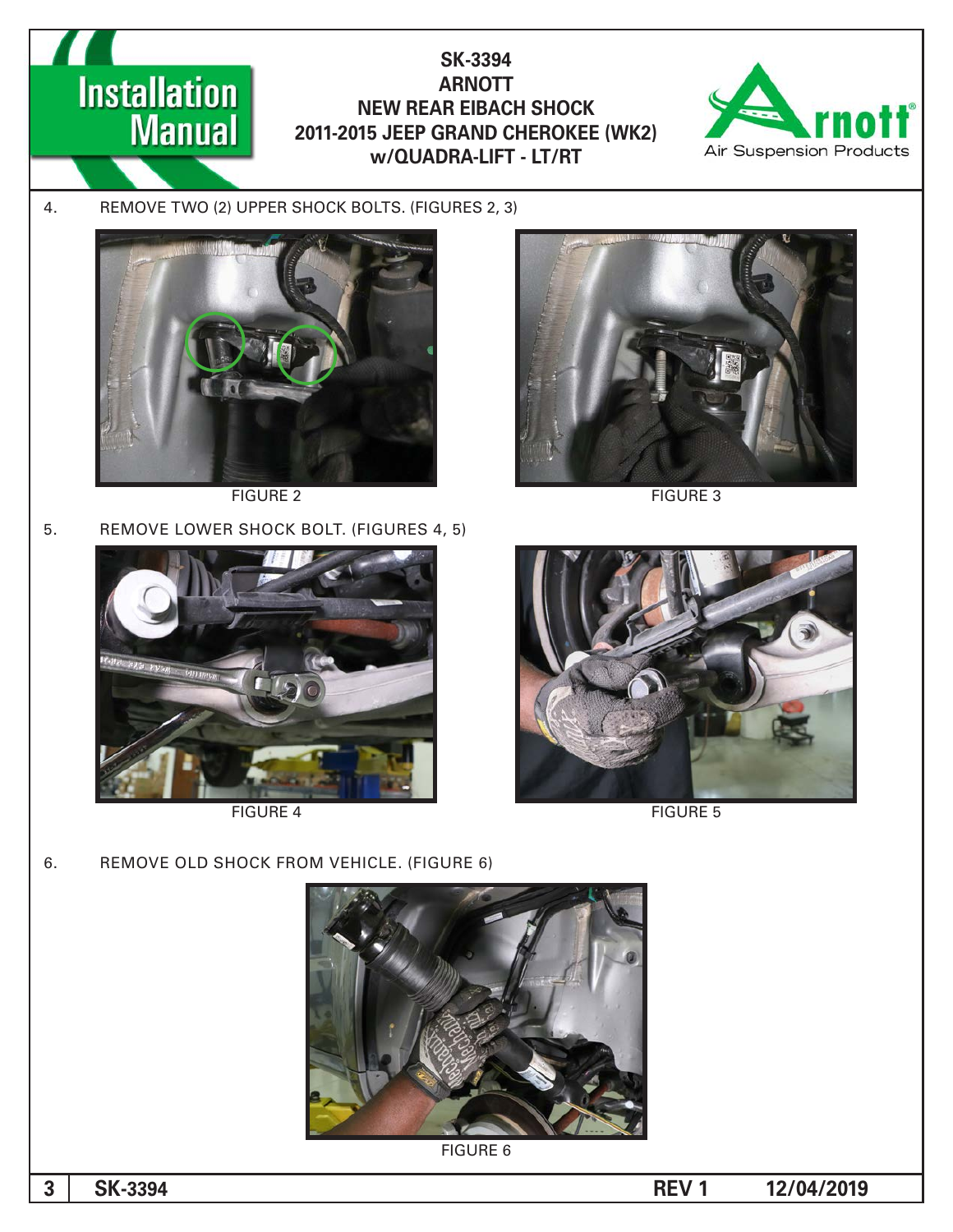

### **SK-3394 ARNOTT NEW REAR EIBACH SHOCK 2011-2015 JEEP GRAND CHEROKEE (WK2) w/QUADRA-LIFT - LT/RT**



#### **REAR SHOCK INSTALLATION**



*Tighten all nuts and bolts to manufacturer's specifications during the installation process.* 

1. INSTALL THE NEW ARNOTT SHOCK. (FIGURE 7)



**FIGURE 7** 

2. REINSTALL THE LOWER SHOCK BOLT. TIGHTEN TO MANUFACTURER'S SPECIFICATION.  $(FIGURES 8, 9)$